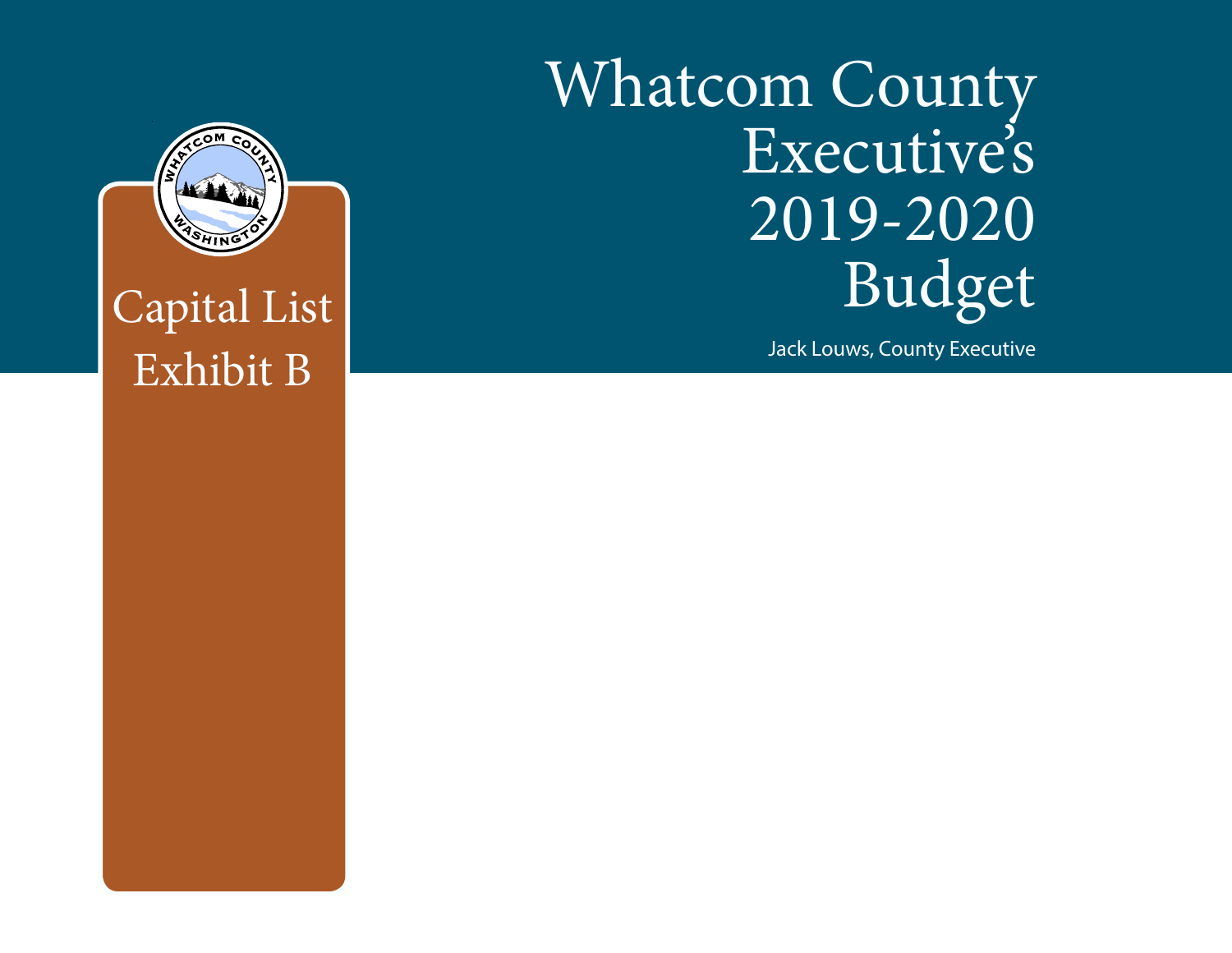|  |  |  |  | Whatcom County_ |  |
|--|--|--|--|-----------------|--|
|  |  |  |  |                 |  |

| <b>Department</b>                                 | <b>Fund</b>           | <b>ASR</b><br><b>Base Budget</b> | <b>Capital Description</b>                              | <b>Budget</b><br>Year | Cost      |
|---------------------------------------------------|-----------------------|----------------------------------|---------------------------------------------------------|-----------------------|-----------|
| <b>General Government Equipment and Software</b>  |                       |                                  |                                                         |                       |           |
| Non-Departmental                                  | <b>General Fund</b>   | 5890                             | <b>Courthouse Parking Machine</b>                       | 2019                  | \$13,000  |
| Parks                                             | <b>General Fund</b>   | 5988                             | <b>Explosion Proof HEPA Vacuum</b>                      | 2019                  | \$10,000  |
| <b>Sheriff - Corrections</b>                      | Jail Fund             | 5952                             | <b>Electronic Health Records Software</b>               | 2019                  | \$25,000  |
| Sheriff - Emergency Mgmt                          | <b>Emergency Mgmt</b> | <b>Base Bgt</b>                  | <b>UPS EOC Lan</b>                                      | 2019                  | \$5,000   |
| AS Info Services                                  | <b>Admin Services</b> | 5744                             | iSeries Mid Range Server Replacement                    | 2019                  | \$225,000 |
| <b>Sheriff - Corrections</b>                      | Drug Fund             | 5873                             | Secure Pass Scanner - Work Center                       | 2019                  | \$250,000 |
| AS Info Services                                  | <b>Admin Services</b> | 5745                             | Enterprise Backup to Disk System                        | 2020                  | \$160,000 |
| <b>Sheriff - Corrections</b>                      | Drug Fund             | 5894                             | <b>Mail Screening Machine</b>                           | 2020                  | \$169,625 |
|                                                   |                       |                                  | <b>General Government Equipment and Software Total</b>  |                       | \$857,625 |
| <b>General Government Facilities Improvements</b> |                       |                                  |                                                         |                       |           |
| Facilities                                        | REET I                | 5865                             | Prox Lock Control Panel Replacement                     | 2019                  | \$238,000 |
| <b>Facilities</b>                                 | <b>REET I</b>         | 5900                             | Central Plaza Prox & Cameras                            | 2019                  | \$24,000  |
| <b>Facilities</b>                                 | <b>REET I</b>         | 5866                             | Asphalt Patching/Sidewalk Repairs                       | 2019                  | \$50,000  |
| <b>Facilities</b>                                 | <b>REET I</b>         | <b>Base Bgt</b>                  | Carpet Replacement                                      | 2019                  | \$65,000  |
| <b>Facilities</b>                                 | REET I                | Base Bgt                         | <b>Interior Painting</b>                                | 2019                  | \$50,000  |
| <b>Facilities</b>                                 | <b>EDI</b>            | 5867                             | Champion Street Parking Lot Controls & Gate             | 2019                  | \$89,000  |
| Facilities                                        | <b>EDI</b>            | 5868                             | <b>Forest Street Improvements</b>                       | 2019                  | \$99,000  |
| <b>Facilities</b>                                 | <b>REET I</b>         | Base Bgt                         | Carpet Replacement                                      | 2020                  | \$65,000  |
| <b>Facilities</b>                                 | <b>REET I</b>         | <b>Base Bgt</b>                  | <b>Interior Painting</b>                                | 2020                  | \$50,000  |
| <b>Facilities</b>                                 | REET I                | 5866                             | Asphalt Patching/Sidewalk Repairs                       | 2020                  | \$50,000  |
|                                                   |                       |                                  | <b>General Government Facilities Improvements Total</b> |                       | \$780,000 |
| <b>Parks Improvements</b>                         |                       |                                  |                                                         |                       |           |
| Parks                                             | <b>REET II</b>        | 6052                             | Gerdrum Home Roof and Sealing                           | 2019                  | \$50,200  |
| Parks                                             | <b>REET II</b>        | 6053                             | Hovander Park/Tennant Paintworks                        | 2019                  | \$75,500  |
| Parks                                             | <b>REET II</b>        | 6055                             | Silver Lake Buildings Demolition                        | 2019                  | \$50,500  |
| Parks                                             | <b>REET II</b>        | 5977                             | Parks Site Furnishings                                  | 2019                  | \$25,000  |
| Parks                                             | <b>REET II</b>        | 6054                             | Semiahmoo Siding and Paint                              | 2020                  | \$57,200  |
| Parks                                             | <b>REET II</b>        | 5977                             | Parks Site Furnishings                                  | 2020                  | \$25,000  |
|                                                   |                       |                                  | <b>Parks Improvements Total</b>                         |                       | \$283,400 |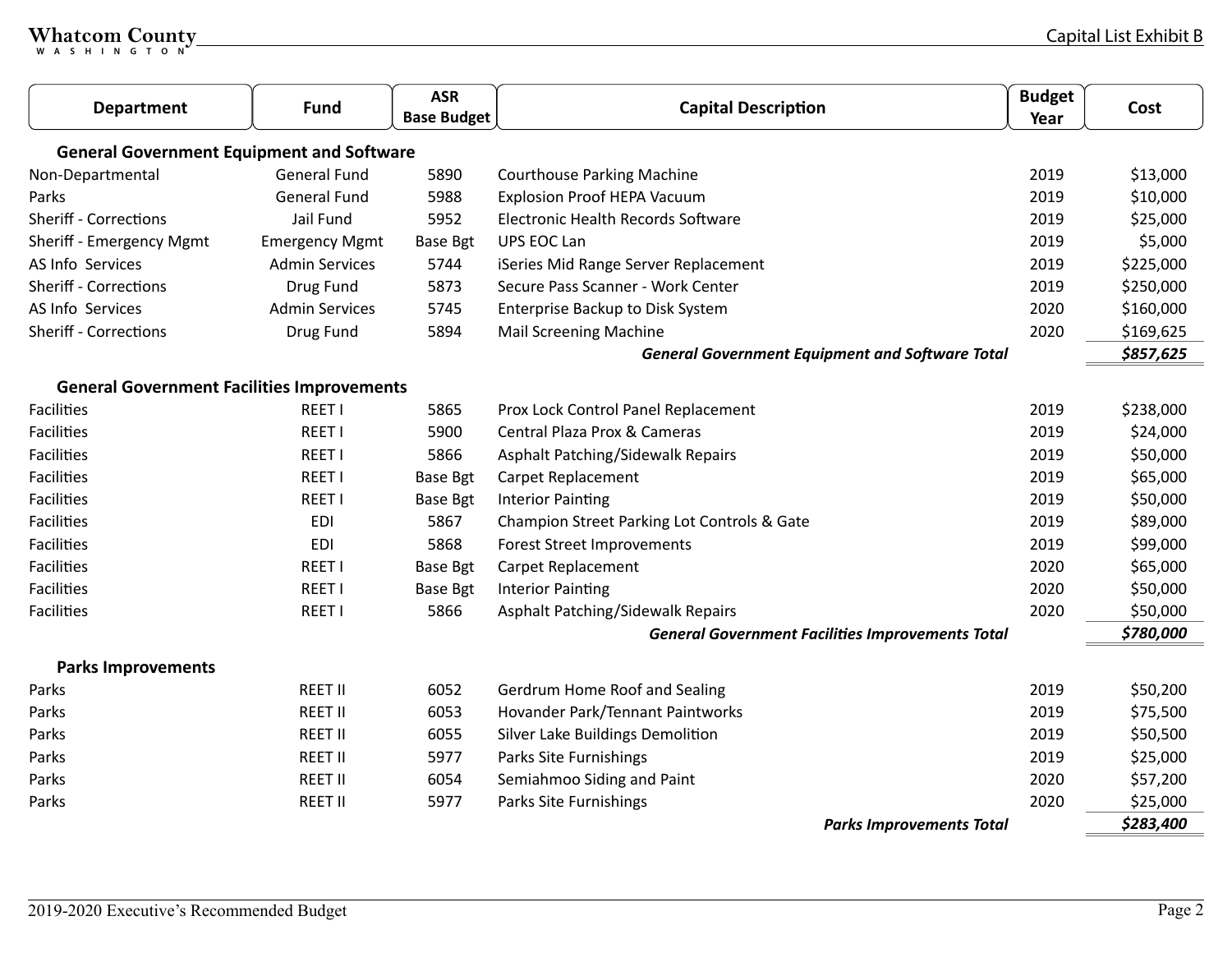| <b>Department</b>                                    | <b>Fund</b>    | <b>ASR</b><br><b>Base Budget</b> | <b>Budget</b><br><b>Capital Description</b>                                                      |      | Cost        |
|------------------------------------------------------|----------------|----------------------------------|--------------------------------------------------------------------------------------------------|------|-------------|
|                                                      |                |                                  | <b>Equipment Rental &amp; Revolving Fund Facility Improvements and Operating Equipment</b>       |      |             |
| Public Works                                         | ER&R           | 5772                             | Mobile Column Lifts                                                                              | 2019 | \$49,000    |
| <b>Public Works</b>                                  | ER&R           | 5773                             | LED Lighting Upgrades Interior of Main Building                                                  | 2019 | \$40,000    |
| <b>Public Works</b>                                  | ER&R           | 5774                             | Air Conditioning Servicing Machine                                                               | 2019 | \$8,000     |
| <b>Public Works</b>                                  | ER&R           | 5775                             | <b>CNC Plasma Metal Cutting Machine</b>                                                          | 2019 | \$20,000    |
| <b>Public Works</b>                                  | ER&R           | 6070                             | Upgrade Security Cameras at Central Shop                                                         | 2019 | \$120,000   |
|                                                      |                |                                  | <b>Equipment Rental &amp; Revolving Fund Facility Improvements and Operating Equipment Total</b> |      | \$237,000   |
| Transfers - Capital Budget Appropriation Ordinances* |                |                                  |                                                                                                  |      |             |
| Non-Departmental                                     | General Fund   | 6104                             | Transfers In Support of Capital Projects                                                         | 2019 | \$1,000,000 |
| Non-Departmental                                     | <b>REET I</b>  | 6103                             | Transfer In Support of Morgue Project Budget                                                     | 2019 | \$2,000,000 |
| Non-Departmental                                     | <b>REET II</b> | 6113                             | Transfer In Support of Silver Project Budget                                                     | 2019 | \$1,989,600 |
| Non-Departmental                                     | EDI            | 6082                             | Transfer - Public Safety Radio Network                                                           | 2019 | \$396,802   |
| Non-Departmental                                     | <b>REET II</b> | 6113                             | Transfer In Support of Silver Project Budget                                                     | 2020 | \$1,703,700 |
| Non-Departmental                                     | General Fund   | 6104                             | Transfers In Support of Capital Projects                                                         | 2020 | \$1,000,000 |
|                                                      |                |                                  | <b>Transfers - Capital Budget Appropriation Ordinances* Total</b>                                |      | \$8,090,102 |

\* The following transfers are included in the 2019-2020 Budget to provide funding for planned projects. Authority to establish a project fund and budget or amend an existing capital project budget will be requested from the Whatcom County Council in separate capital budget appropriation ordinances.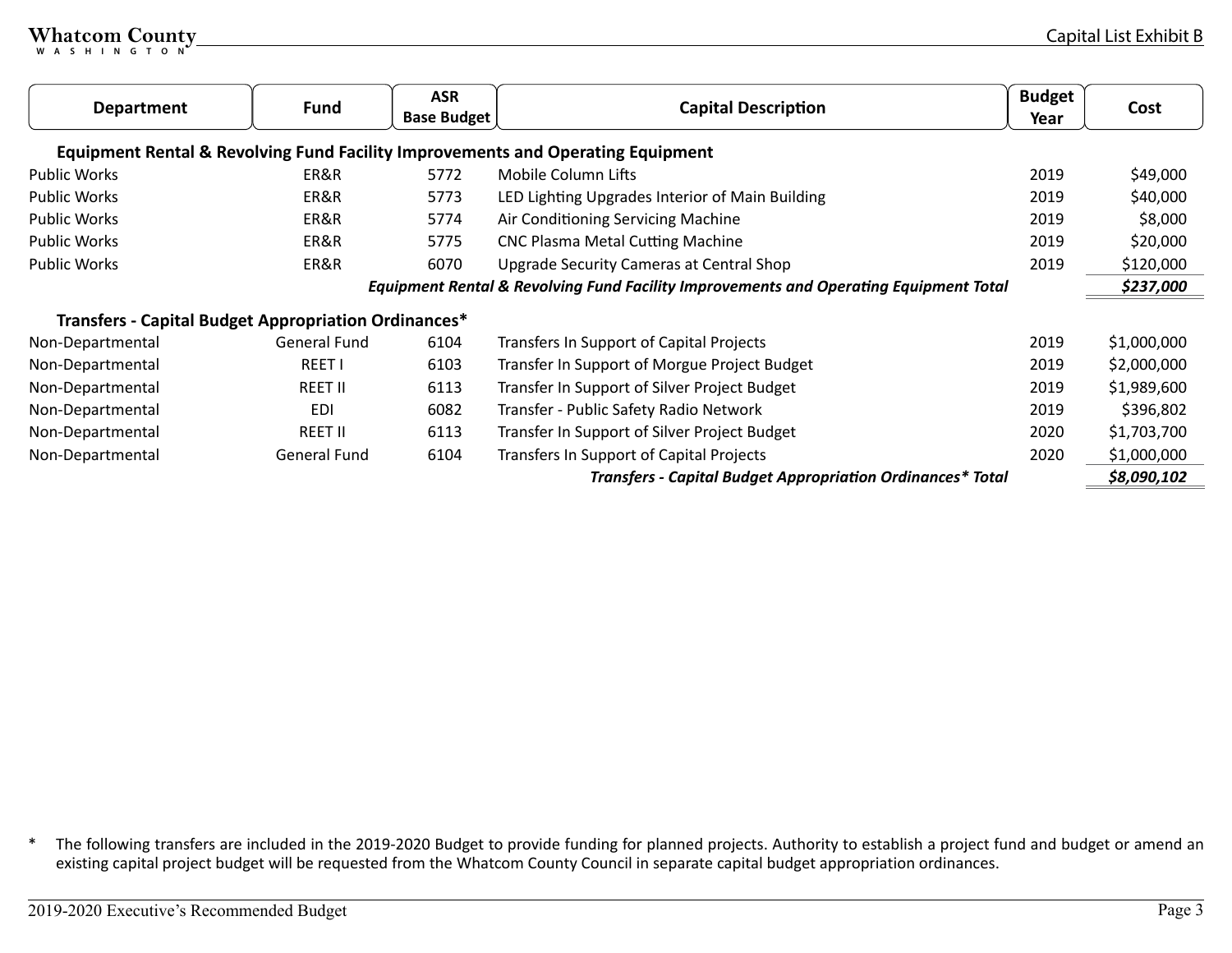| <b>Department</b>           | <b>Fund</b>      | Road Proj # | <b>Project Title</b>                                    | Year                   | Cost         |
|-----------------------------|------------------|-------------|---------------------------------------------------------|------------------------|--------------|
| <b>Road Capital Program</b> |                  |             |                                                         |                        |              |
| <b>Public Works</b>         | Road Fund        | 915009      | Lake Whatcom Blvd, Water Quality Improvements           | 2019                   | \$25,000     |
| <b>Public Works</b>         | Road Fund        | 916002      | Horton Road, Northwest Drive to Aldrich Road            | 2019                   | \$90,000     |
| <b>Public Works</b>         | Road Fund        | 914001      | Slater Road & Northwest Drive                           | 2019                   | \$50,000     |
| <b>Public Works</b>         | Road Fund        | 916003      | Slater Road, 15 Interchange to 0.10 M E. of Pacific Hwy | 2019                   | \$50,000     |
| <b>Public Works</b>         | <b>Road Fund</b> | 914012      | Smith Road & Northwest Drive                            | 2019                   | \$100,000    |
| <b>Public Works</b>         | Road Fund        | 918001      | Roadway Frost Depth Detectors                           | 2019                   | \$325,000    |
| <b>Public Works</b>         | Road Fund        | 910002      | Point Roberts Transportation Improvements               | 2019                   | \$150,000    |
| <b>Public Works</b>         | Road Fund        | 917002      | Slater Road/Haxton Way                                  | 2019                   | \$10,000     |
| <b>Public Works</b>         | Road Fund        | 916006      | East Smith Road/Everson-Goshen Road                     | 2019                   | \$5,000      |
| <b>Public Works</b>         | Road Fund        | 918002      | <b>Guardrail Safety Program</b>                         | 2019                   | \$840,000    |
| <b>Public Works</b>         | Road Fund        | 915013      | <b>Turkington Road/Jones Creek</b>                      | 2019                   | \$25,000     |
| <b>Public Works</b>         | Road Fund        | 916007      | East Hemmi Road Flood Mitigation                        | 2019                   | \$175,000    |
| <b>Public Works</b>         | Road Fund        | 915014      | Innis Creek Road                                        | 2019                   | \$5,000      |
| <b>Public Works</b>         | Road Fund        | 919001      | Ferndale Road/Levee Improvements                        | 2019                   | \$50,000     |
| <b>Public Works</b>         | Road Fund        | 919002      | Abbott Road/Levee Improvements                          | 2019                   | \$600,000    |
| <b>Public Works</b>         | Road Fund        | 919003      | Northwest Drive Overlay                                 | 2019                   | \$75,000     |
| <b>Public Works</b>         | <b>Road Fund</b> | 919004      | <b>Small Area Paving</b>                                | 2019                   | \$250,000    |
| <b>Public Works</b>         | Road Fund        | 919005      | Samish Way/Galbraith Lane                               | 2019                   | \$50,000     |
| <b>Public Works</b>         | Road Fund        | 910017      | Marine Drive/Little Squalicum Bridge No. 1              | 2019                   | \$20,000     |
| <b>Public Works</b>         | Road Fund        | 917004      | Jackson Road/Terrell Creek Bridge No. 81                | 2019                   | \$100,000    |
| <b>Public Works</b>         | Road Fund        | 913007      | Hannegan Road/Ten Mile Creek Bridge No 236              | 2019                   | \$250,000    |
| <b>Public Works</b>         | Road Fund        | 915020      | Roberts Road/Anderson Creek Bridge No. 249              | 2019                   | \$1,350,000  |
| <b>Public Works</b>         | Road Fund        | 915016      | Massey Road/Sumas River Bridge No. 291                  | 2019                   | \$110,000    |
| <b>Public Works</b>         | Road Fund        | 915024      | W. Badger Road/Bertrand Creek Bridge No. 50             | 2019                   | \$3,150,000  |
| <b>Public Works</b>         | Road Fund        | 919006      | Mosquito Lake Road/Hutchinson Creek Tributary           | 2019                   | \$150,000    |
| <b>Public Works</b>         | <b>Road Fund</b> | 919007      | North Fork Road/Kenney Creek                            | 2019                   | \$150,000    |
| <b>Public Works</b>         | Road Fund        | 919008      | Replacement of Whatcom Chief & Terminal Modification    | 2019                   | \$550,000    |
| <b>Public Works</b>         | Road Fund        | 917015      | Ferry Terminal Painting and Structural Repair           | 2019                   | \$650,000    |
| <b>Public Works</b>         | <b>Road Fund</b> | 914015      | Lummi Island Breakwater Replacement                     | 2019                   | \$1,750,000  |
| <b>Public Works</b>         | Road Fund        | 919009      | Relocation of Gooseberry Terminal                       | 2019                   | \$250,000    |
|                             |                  |             |                                                         | <b>Road Fund Total</b> | \$11,355,000 |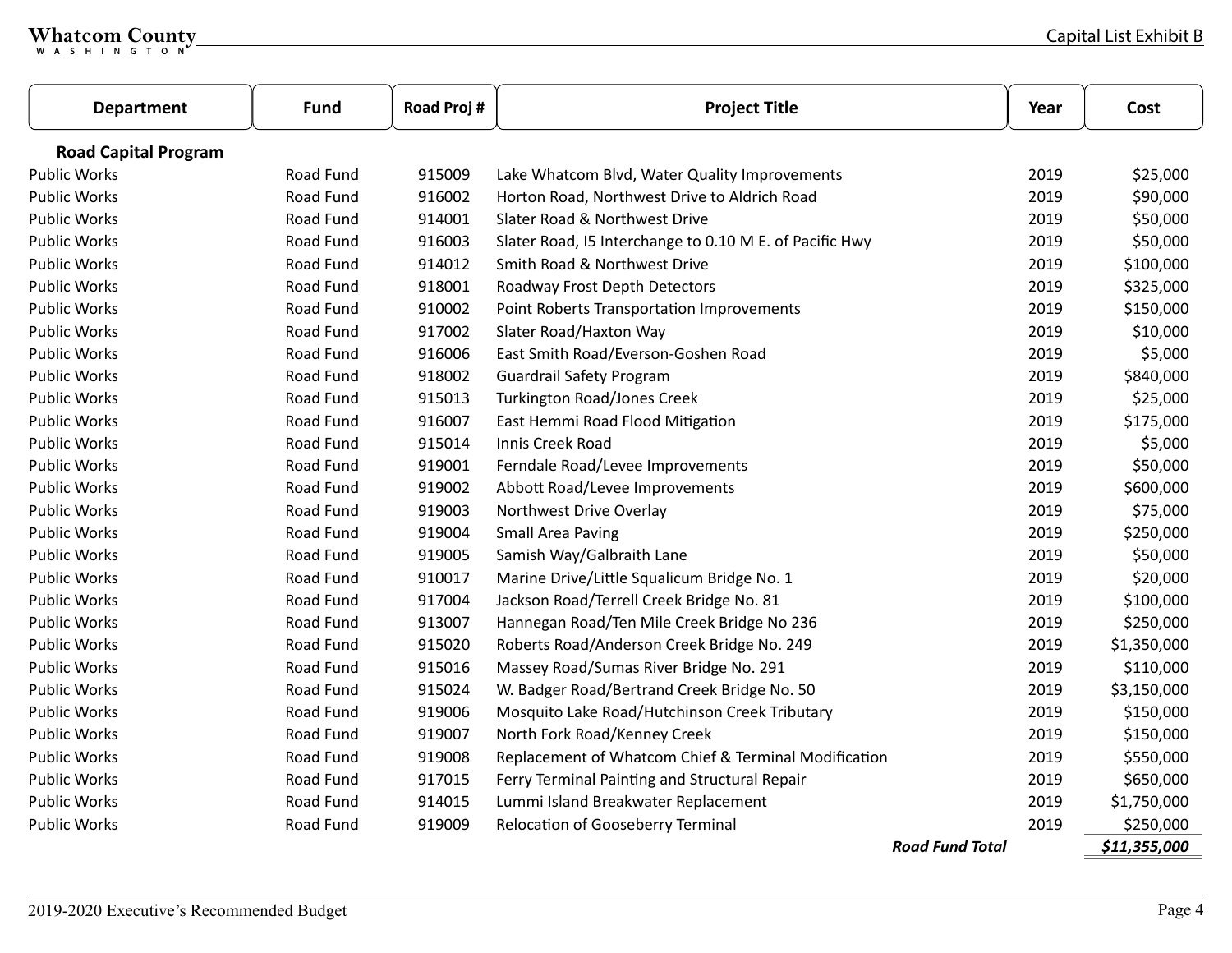| <b>Department</b>                        | <b>Fund</b>      | Road Proj # | <b>Project Title</b>                                                 | Year | Cost        |
|------------------------------------------|------------------|-------------|----------------------------------------------------------------------|------|-------------|
|                                          |                  |             |                                                                      |      |             |
| <b>Road Transfers to Project Budgets</b> |                  |             |                                                                      |      |             |
| <b>Public Works</b>                      | Road Fund        | 907001      | Birch Bay Drive & Pedestrian Facility from Lora Lane to Cedar Avenue | 2019 | \$1,400,000 |
| <b>Public Works</b>                      | Road Fund        | 917001      | Marine Drive, Locust Avenue to Alderwood Avenue                      | 2019 | \$797,500   |
| <b>Public Works</b>                      | Road Fund        | 914002      | East Smith Road & Hannegan Road                                      | 2019 | \$770,000   |
| <b>Public Works</b>                      | Road Fund        | 913006      | North Lake Samish Road Bridge No. 107                                | 2019 | \$770,000   |
| <b>Public Works</b>                      | Road Fund        |             | Vactor Truck Storage                                                 | 2019 | \$440,000   |
|                                          |                  |             | <b>Total Road Fund Transfer to Project Budgets</b>                   |      | \$4,177,500 |
| <b>Swift Creek Fund 128</b>              |                  |             |                                                                      |      |             |
| <b>Public Works</b>                      | Swift Creek Fund |             | Swift Creek Sediment Management Plan                                 | 2019 | \$1,000,000 |
|                                          |                  |             | <b>Swift Creek Fund Total</b>                                        |      | \$1,000,000 |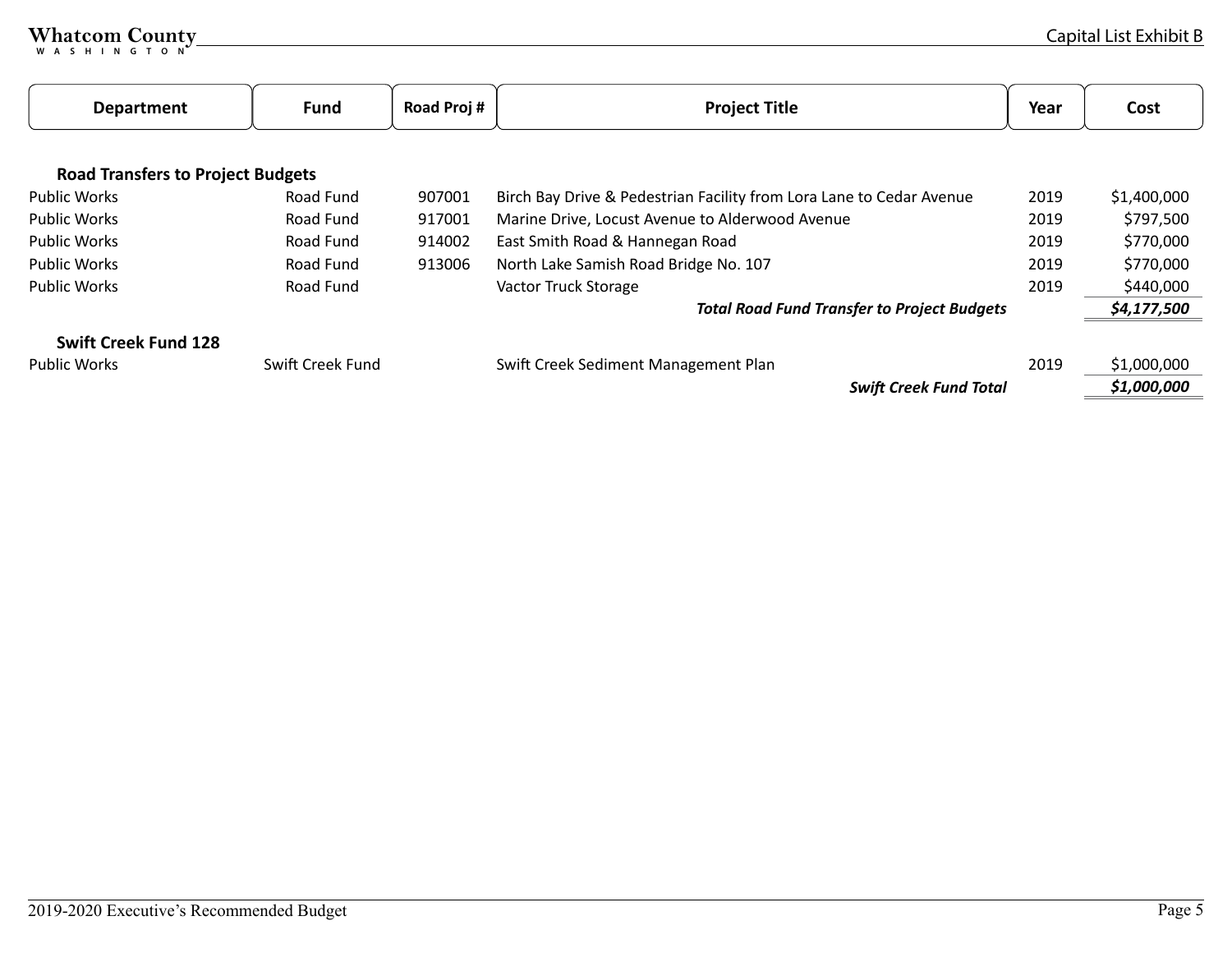| Dept/Div                     | <b>Description of Assets to be Purchased</b>                                       | <b>Budget</b><br>Year | Cost      | <b>Assets Being Replaced</b>                              | Year       | Replaced<br>Equip # |
|------------------------------|------------------------------------------------------------------------------------|-----------------------|-----------|-----------------------------------------------------------|------------|---------------------|
|                              | 2019 Equipment Rental and Revolving Fund Vehicle & Equip Replacement and Additions |                       |           |                                                           |            |                     |
| <b>AS-Facilities</b>         | Bucket Truck (1 Ton)                                                               | 2019                  |           | \$115,000 GMC Bucket Truck (1 Ton)                        | 1997       | 820                 |
| Corrections                  | Transport Van With Inmate Transport Insert                                         | 2019                  |           | \$85,000 Ford E350 Clubwagon Van                          | 2004       | 995                 |
| <b>Parks</b>                 | 10-12 Yard Six-Wheeler Dumptruck Axle Upgrade                                      | 2019                  |           | \$42,500 Kenworth T800B - Front Axle Upgrade Only         | 1999       | 281                 |
| Parks                        | 3/4 Ton Pickup                                                                     | 2019                  |           | \$40,000 Ford F250 4x4 Ex Cab                             | 2008       | 869                 |
| Parks                        | 1 Ton Diesel 4x4 W/ Dump Body                                                      | 2019                  |           | \$100,000 Ford F350 4x2 (with Service Body)               | 2008       | 886                 |
| Parks                        | 1 Ton Supercab P/U W/Utility Body                                                  | 2019                  |           | \$65,000 Ford E-350 15 Passenger Econo XL                 | 2007       | 887                 |
|                              |                                                                                    |                       |           | International Single Axle Dump Truck                      | 1992       | 805                 |
| Parks                        | Compact Extra Cab 1/2 Ton Pickup Canopy & Rack (ASR # 5971)                        | 2019                  | \$42,000  |                                                           | <b>NEW</b> | <b>NEW</b>          |
| PW-Engineering Passenger Van |                                                                                    | 2019                  |           | \$40,000 Ford Freestar Van                                | 2006       | 146                 |
| PW-ER&R                      | Service Truck 4x4 1.5 Ton w/Service Body Pickup                                    | 2019                  |           | \$145,000 Ford F350 XL, 4x4                               | 2001       | 188                 |
| PW-ER&R                      | Flatbed Truck 1 Ton w/ Tommy Gate                                                  | 2019                  |           | \$130,000 International Flatbed S/Axle 1.5 Ton Fuel Truck | 1993       | 222                 |
| PW-ER&R                      | Central Shop Vehicle Wash Rack                                                     | 2019                  |           | \$49,000 Wash Rack - Dalco                                | 2000       | 757                 |
| PW-ER&R                      | (2) Loader Scales For #308 and #300.                                               | 2019                  |           | \$35,000 Addition to Loaders #300 and #308                | 2015       | <b>ADD</b>          |
| <b>PW-M&amp;O</b>            | 1/2 Ton Pickup                                                                     | 2019                  |           | \$40,000 Chev 1/2T 1500 Slvrd XCab 4x4                    | 2012       | 161                 |
| <b>PW-M&amp;O</b>            | 4x4 Hooklift Truck                                                                 | 2019                  |           | \$165,000 International 5 Yd S/Axle                       | 1988       | 213                 |
| <b>PW-M&amp;O</b>            | 10-12 Yard Six-Wheeler Dumptruck                                                   | 2019                  |           | \$325,000 Kenworth T800B                                  | 2004       | 229                 |
| <b>PW-M&amp;O</b>            | 10-12 Yard Six-Wheeler Dumptruck Axle Upgrade                                      | 2019                  |           | \$42,500 Kenworth T800 - Front Axle Upgrade Only          | 2009       | 272                 |
| <b>PW-M&amp;O</b>            | 10-12 Yard Six-Wheeler Dumptruck Axle Upgrade                                      | 2019                  |           | \$42,500 Kenworth T800 - Front Axle Upgrade Only          | 2009       | 273                 |
| <b>PW-M&amp;O</b>            | 10-12 Yard Six-Wheeler Dumptruck Axle Upgrade                                      | 2019                  |           | \$42,500 Kenworth T800 - Front Axle Upgrade Only          | 2009       | 274                 |
| <b>PW-M&amp;O</b>            | 10-12 Yard Six-Wheeler Dumptruck Axle Upgrade                                      | 2019                  |           | \$42,500 Kenworth T800 - Front Axle Upgrade Only          | 2015       | 276                 |
| <b>PW-M&amp;O</b>            | 10-12 Yard Six-Wheeler Dumptruck Axle Upgrade                                      | 2019                  |           | \$42,500 Kenworth T800 - Front Axle Upgrade Only          | 2015       | 277                 |
| <b>PW-M&amp;O</b>            | 10-12 Yard Six-Wheeler Dumptruck Axle Upgrade                                      | 2019                  |           | \$42,500 Kenworth T800 - Front Axle Upgrade Only          | 2015       | 278                 |
| <b>PW-M&amp;O</b>            | 10-12 Yard Six-Wheeler Dumptruck Axle Upgrade                                      | 2019                  |           | \$42,500 Kenworth T800 - Front Axle Upgrade Only          | 2015       | 279                 |
| <b>PW-M&amp;O</b>            | Cat Motor Grader                                                                   | 2019                  |           | \$370,000 Cat 140G Grader                                 | 1991       | 314                 |
| <b>PW-M&amp;O</b>            | <b>Roadside Mowing Tractor</b>                                                     | 2019                  |           | \$154,000 Case 5140 Tractor                               | 1991       | 322                 |
| <b>PW-M&amp;O</b>            | Roadside Mowing Tractor                                                            | 2019                  |           | \$154,000 John Deere 6430 Tractor (with #529)             | 2012       | 329                 |
| <b>PW-M&amp;O</b>            | <b>Wheel Loader</b>                                                                | 2019                  |           | \$245,000 Komatsu WA320-3MC Wheel Loader                  | 2000       | 337                 |
| <b>PW-M&amp;O</b>            | Roadside Mowing Tractor                                                            | 2019                  |           | \$154,000 John Deere 6430 Tractor (with #538)             | 2012       | 338                 |
| <b>PW-M&amp;O</b>            | Mini Excavator w/ Trailer                                                          | 2019                  |           | \$137,500 Gradall G3WD 4x2                                | 1998       | 355                 |
| <b>PW-M&amp;O</b>            | Mini Excavator w/ Trailer                                                          | 2019                  | \$137,500 |                                                           |            |                     |
| <b>PW-M&amp;O</b>            | John Deere 850 Dozer                                                               | 2019                  |           | \$350,000 John Deere 850 Dozer                            | 1984       | 360                 |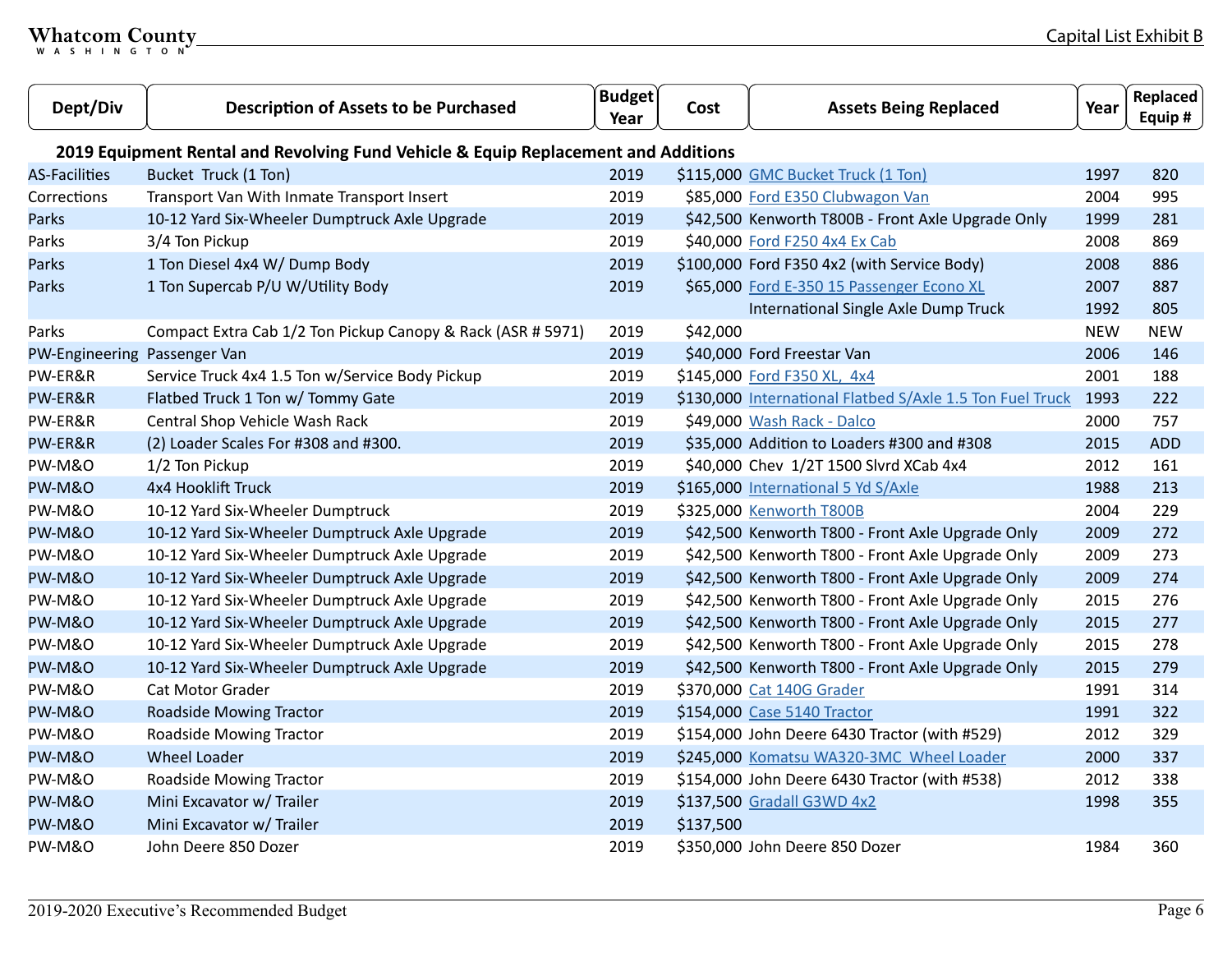| Dept/Div          | <b>Description of Assets to be Purchased</b>                                                            | <b>Budget</b><br>Year | Cost        | <b>Assets Being Replaced</b>                       | Year | Replaced<br>Equip # |
|-------------------|---------------------------------------------------------------------------------------------------------|-----------------------|-------------|----------------------------------------------------|------|---------------------|
|                   | 2019 Equipment Rental and Revolving Fund Vehicle & Equip Replacement and Additions continued            |                       |             |                                                    |      |                     |
| <b>PW-M&amp;O</b> | <b>Water Tank</b>                                                                                       | 2019                  |             | \$25,000 Water Tank 2000 Gallon                    | 2000 | 421                 |
| PW-M&O            | Truck Mounted Hydraulic Crane (19 Ton)                                                                  | 2019                  |             | \$400,000 P & H Truck 325-TC                       | 1964 | 433                 |
| PW-M&O            |                                                                                                         |                       |             | <b>International Bridge Truck</b>                  | 2001 | 244                 |
| PW-M&O            | Sander                                                                                                  | 2019                  |             | \$30,000 Swenson Sander                            | 2000 | 457                 |
| <b>PW-M&amp;O</b> | <b>Water Pump</b>                                                                                       | 2019                  |             | \$35,000 Trash Pump TP-150 6"                      | 2003 | 477                 |
| <b>PW-M&amp;O</b> | <b>Boat Motor</b>                                                                                       | 2019                  |             | \$10,000 Suzuki DF90 Boat Motor (with #490)        | 2002 | 483                 |
| <b>PW-M&amp;O</b> | Boat & Trailer                                                                                          | 2019                  |             | \$35,000 Boat & Trailer 16' Util Skiff (with #482) | 1998 | 490                 |
| PW-M&O            | Anti-ice Tank                                                                                           | 2019                  |             | \$28,000 1500 Gallon Anti-Ice Tank                 | 1981 | 496                 |
| <b>PW-M&amp;O</b> | Loader                                                                                                  | 2019                  |             | \$185,000 Cat 953 Track Loader                     | 1989 | 504                 |
| PW-M&O            | <b>Roadside Mower</b>                                                                                   | 2019                  |             | \$50,000 Tiger Rotary Mower                        | 1986 | 509                 |
| PW-M&O            | Roadside Mower                                                                                          | 2019                  |             | \$100,000 Us Mower Rotary Mid Mount (with #329)    | 2012 | 529                 |
| <b>PW-M&amp;O</b> | Roadside Mower                                                                                          | 2019                  |             | \$100,000 Us Mower Rotary Mid Mount (with #338)    | 2012 | 538                 |
| <b>PW-M&amp;O</b> | Snow Plow                                                                                               | 2019                  |             | \$20,000 Snow Plow                                 | 2000 | 579                 |
| <b>Sheriff</b>    | <b>Patrol Vehicle</b>                                                                                   | 2019                  |             | \$42,000 Ford Crown Victoria                       | 2008 | 6188                |
| Sheriff           | <b>Patrol Vehicle</b>                                                                                   | 2019                  |             | \$42,000 Ford Crown Victoria                       | 2008 | 6193                |
| <b>Sheriff</b>    | Patrol Vehicle (ASR 5957)                                                                               | 2019                  |             | \$48,000 Addition to Fleet                         |      | <b>NEW</b>          |
| Sheriff           | Patrol Vehicle (ASR 5958)                                                                               | 2019                  |             | \$48,000 Addition to Fleet                         |      | <b>NEW</b>          |
| Sheriff           | Regular Cab 4x4 3/4 Ton Pickup                                                                          | 2019                  |             | \$55,000 Addition to Fleet                         |      | <b>NEW</b>          |
| Health            | Passenger Vehicle - Hybrid (ASR 5798)                                                                   | 2019                  |             | \$38,000 Addition to Fleet                         |      | <b>NEW</b>          |
| ER&R              | Make Ready Intrafund Capital                                                                            | 2019                  | \$250,000   |                                                    |      |                     |
|                   | <b>2019 Total</b><br>2020 Faujument Rental and Revolving Fund Vehicle & Faujo Replacement and Additions |                       | \$4,959,000 |                                                    |      |                     |

#### **2020 Equipment Rental and Revolving Fund Vehicle & Equip Replacement and Additions**

| Assessor | Passenger Vehicle-Hybrid                                    | 2020 | \$38,000 Toyota Prius - Hybrid    | 2005 | 029        |
|----------|-------------------------------------------------------------|------|-----------------------------------|------|------------|
| Assessor | Passenger Vehicle-Hybrid                                    | 2020 | \$38,000 Ford Taurus              | 2000 | 052        |
| Health   | 1/4 Ton Pickup                                              | 2020 | \$40,000 Ford Ranger XL 4x4       | 2000 | 042        |
| Health   | 1/4 Ton Pickup                                              | 2020 | \$40,000 Chevy Colorado 4x4       | 2007 | 063        |
| Health   | Passenger Vehicle-Hybrid                                    | 2020 | \$34,000 Toyota Prius - Hybrid    | 2005 | 075        |
| Health   | Passenger Vehicle-Hybrid                                    | 2020 | \$34,000 Toyota Prius - Hybrid    | 2005 | 096        |
| Health   | Passenger Vehicle-Hybrid                                    | 2020 | \$34,000 Toyota Prius - Hybrid    | 2004 | 098        |
| Parks    | <b>Mower</b>                                                | 2020 | \$35,000 Befco Cyclone Flex Mower | 1997 | 811        |
| Parks    | Compact Extra Cab 1/2 Ton Pickup Canopy & Rack (ASR # 5971) | 2020 | \$42,000 Addition to Fleet        |      | <b>NEW</b> |